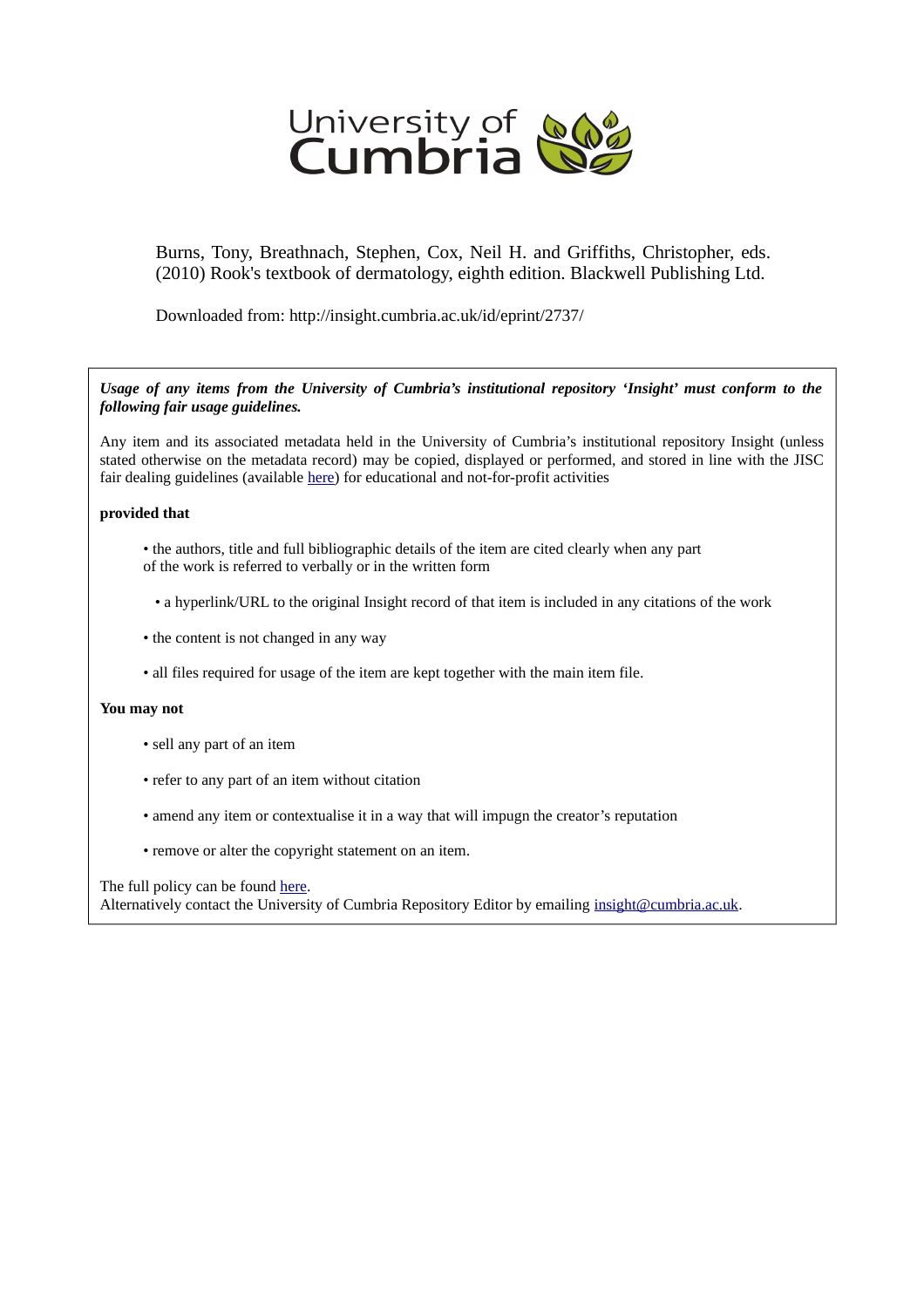**Rook's Textbook of Dermatology**

*Rook's Textbook of Dermatology, Volume 1, Eighth Edition*  Edited by Tony Burns, Stephen Breathnach, Neil Cox and Christopher Griffiths © 2010 Blackwell Publishing Ltd. ISBN: 978-1-405-16169-5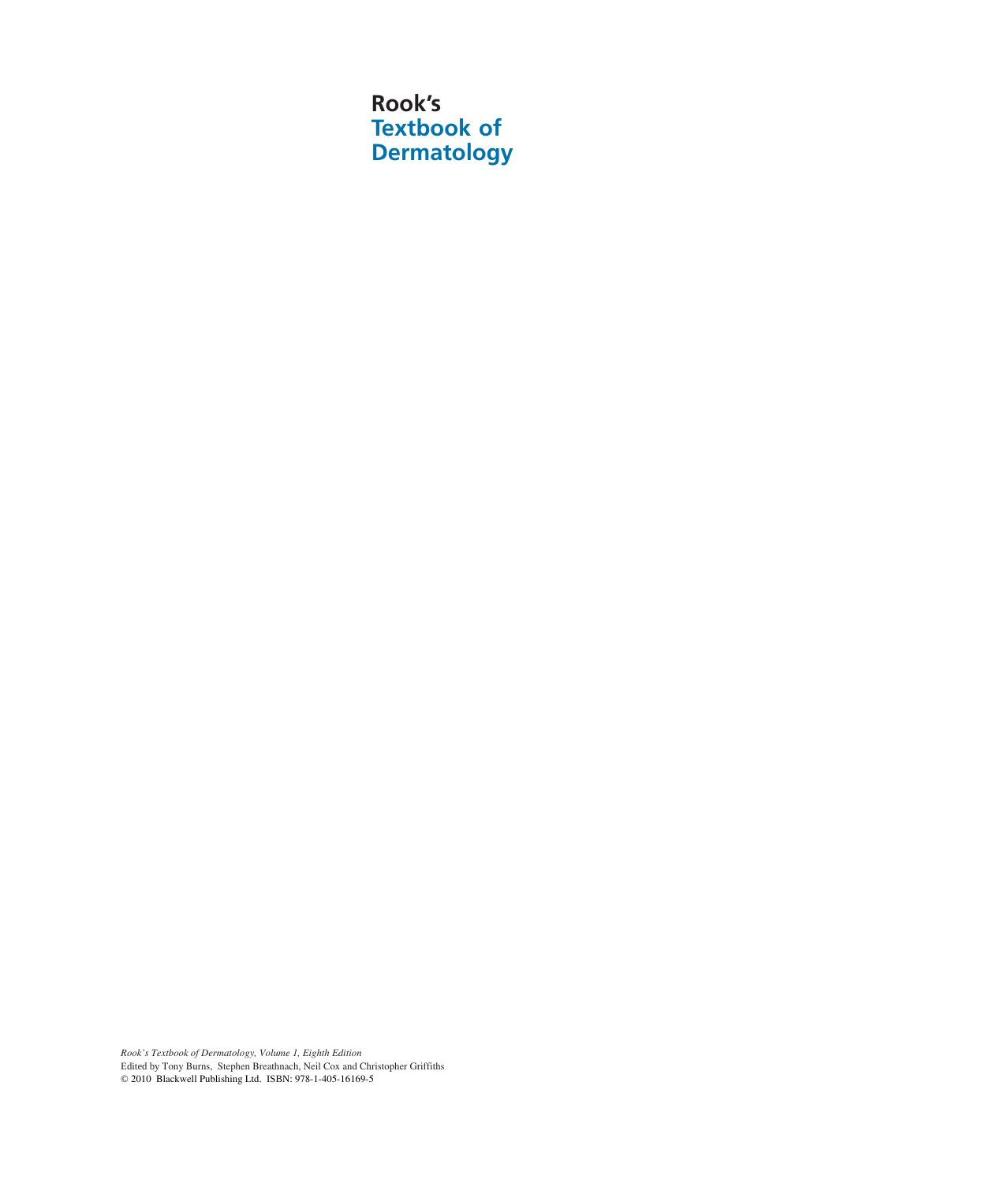

**The Editors**

From I to r, Tony Burns, Stephen Breathnach, Christopher Griffiths and Neil Cox standing in front of a portrait of Arthur Rook, the father of the *Textbook of Dermatology*.

We dedicate this edition to Neil Cox, who died shortly before the book went to press. Neil was a hugely talented dermatologist whose contribution to the specialty has been outstanding. In addition to a multitude of other publications, he has contributed to and edited two editions of *Rook's Textbook*. Enormously hardworking, his input has been of inestimable value. He will be sorely missed.

> Tony Burns Stephen Breathnach Christopher Griffiths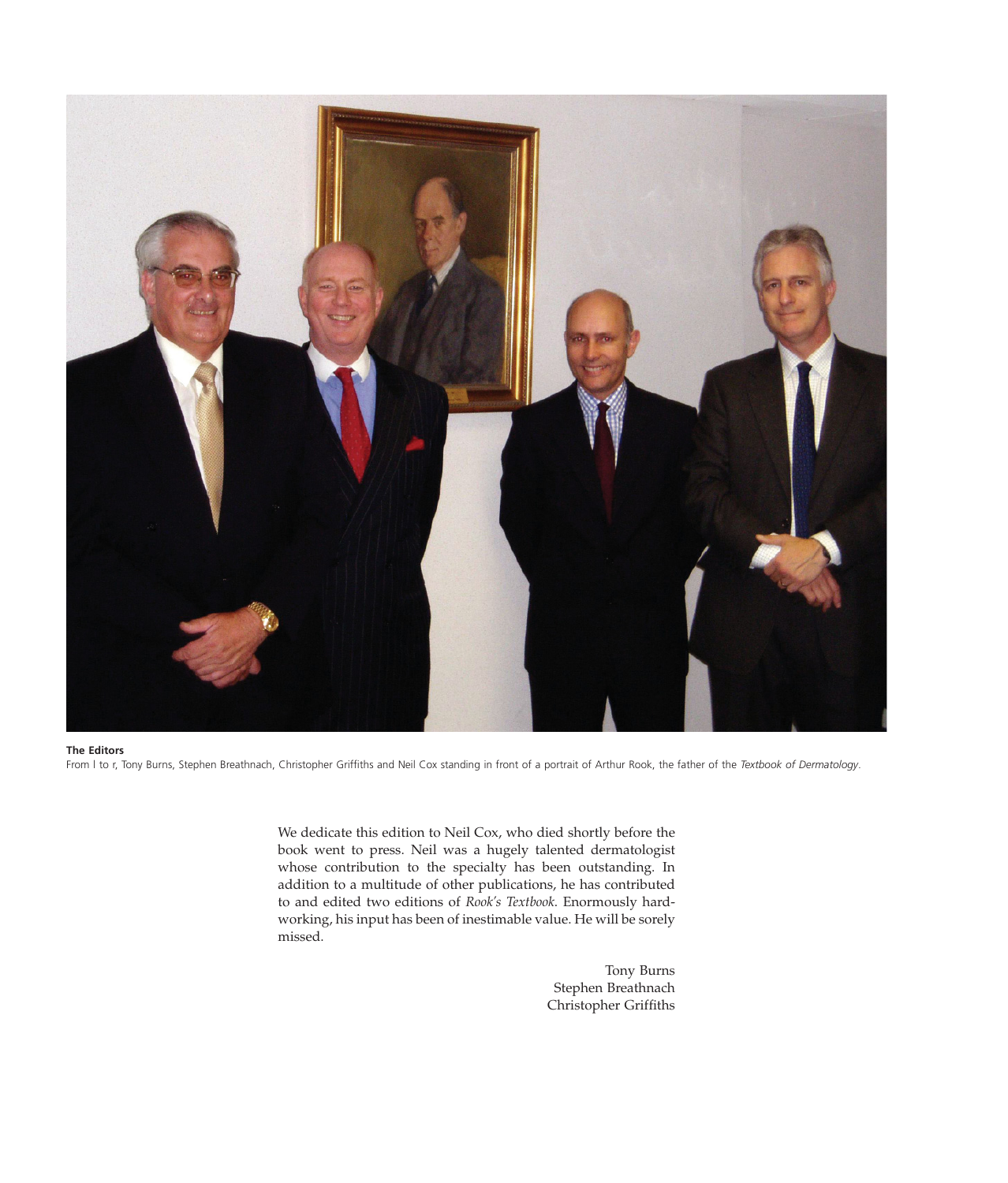# **Rook's Textbook of Dermatology**

EDITED BY

# **Tony Burns**

MB, BS, FRCP, FRCP(Edin) Emeritus Consultant Dermatologist, Leicester Royal Infirmary, Leicester

# **Stephen Breathnach**

MA, MB, BChir, MD, PhD, FRCP Consultant Dermatologist, St John's Institute of Dermatology, Guy's and St Thomas' NHS Foundation Trust, St Thomas' Hospital, London, and Consultant Dermatologist, Epsom & St Helier University Hospitals NHS Trust, Epsom, Surrey

# **Neil Cox**

BSc, MB, ChB, FRCP(Lond & Edin) Consultant Dermatologist, Department of Dermatology, Cumberland Infirmary, and Visiting Professor, University of Cumbria, Carlisle

# **Christopher Griffiths**

BSc, MD, FRCP, FRCPath Professor of Dermatology and Consultant Dermatologist, The Dermatology Centre, University of Manchester, Salford Royal Hospital, Salford, Manchester

IN FOUR VOLUMES





A John Wiley & Sons, Ltd., Publication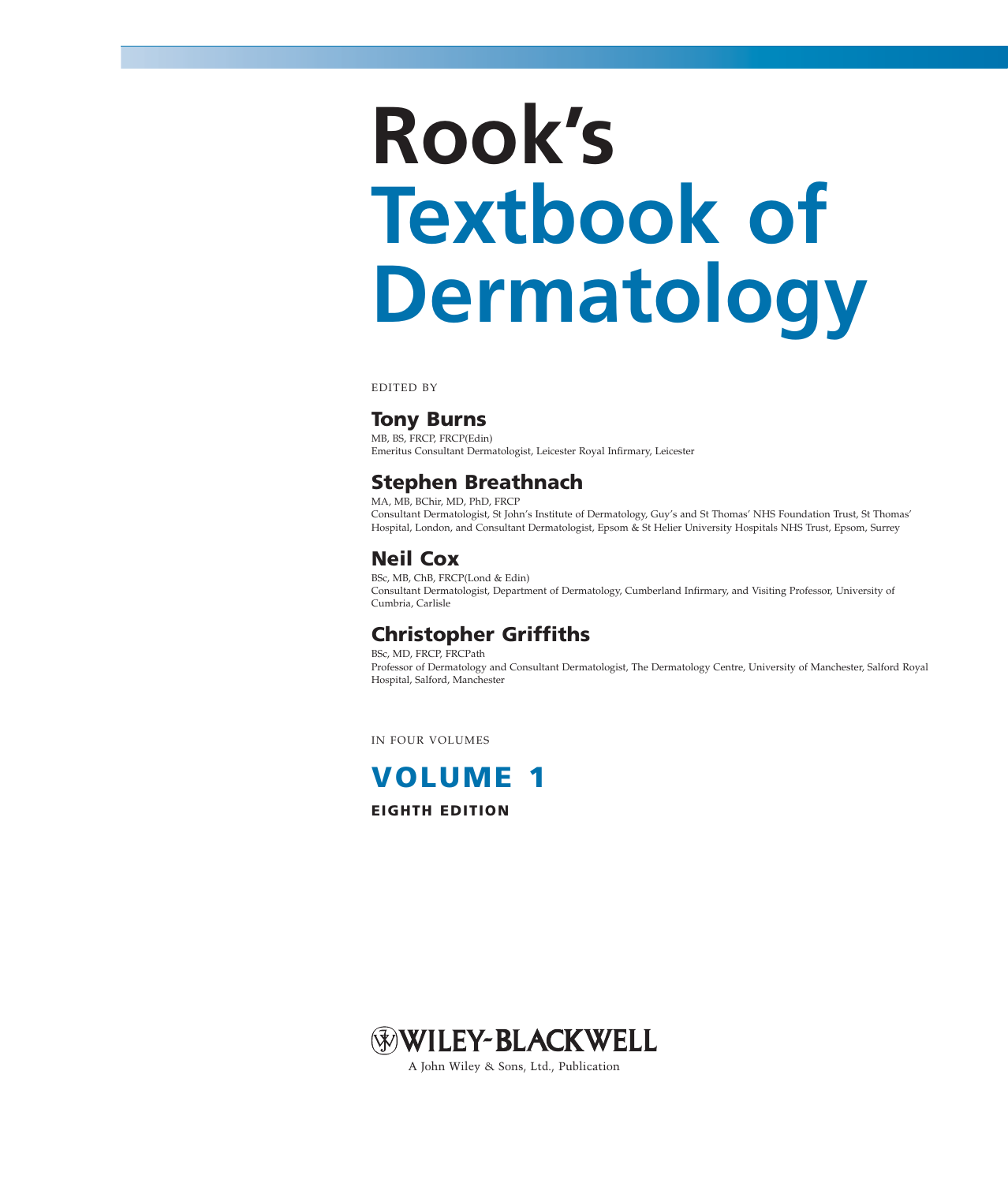This edition first published 2010, © 1968, 1972, 1979, 1986, 1992, 1998, 2004, 2010 by Blackwell Publishing Ltd

Blackwell Publishing was acquired by John Wiley & Sons in February 2007. Blackwell's publishing program has been merged with Wiley's global Scientific, Technical and Medical business to form Wiley-Blackwell.

*Registered offi ce*: John Wiley & Sons Ltd, The Atrium, Southern Gate, Chichester, West Sussex, PO19 8SQ, UK

*Editorial offi ces*: 9600 Garsington Road, Oxford, OX4 2DQ, UK

 The Atrium, Southern Gate, Chichester, West Sussex, PO19 8SQ, UK 111 River Street, Hoboken, NJ 07030-5774, USA

For details of our global editorial offices, for customer services and for information about how to apply for permission to reuse the copyright material in this book please see our website at <www.wiley.com/wiley-blackwell>

The right of the author to be identified as the author of this work has been asserted in accordance with the Copyright, Designs and Patents Act 1988.

All rights reserved. No part of this publication may be reproduced, stored in a retrieval system, or transmitted, in any form or by any means, electronic, mechanical, photocopying, recording or otherwise, except as permitted by the UK Copyright, Designs and Patents Act 1988, without the prior permission of the publisher.

Wiley also publishes its books in a variety of electronic formats. Some content that appears in print may not be available in electronic books.

Designations used by companies to distinguish their products are often claimed as trademarks. All brand names and product names used in this book are trade names, service marks, trademarks or registered trademarks of their respective owners. The publisher is not associated with any product or vendor mentioned in this book. This publication is designed to provide accurate and authoritative information in regard to the subject matter covered. It is sold on the understanding that the publisher is not engaged in rendering professional services. If professional advice or other expert assistance is required, the services of a competent professional should be sought.

The contents of this work are intended to further general scientific research, understanding, and discussion only and are not intended and should not be relied upon as recommending or promoting a specific method, diagnosis, or treatment by physicians for any particular patient. The publisher and the author make no representations or warranties with respect to the accuracy or completeness of the contents of this work and specifically disclaim all warranties, including without limitation any implied warranties of fitness for a particular purpose. In view of ongoing research, equipment modifications, changes in governmental regulations, and the constant flow of information relating to the use of medicines, equipment, and devices, the reader is urged to review and evaluate the information provided in the package insert or instructions for each medicine, equipment, or device for, among other things, any changes in the instructions or indication of usage and for added warnings and precautions. Readers should consult with a specialist where appropriate. The fact that an organization or Website is referred to in this work as a citation and/or a potential source of further information does not mean that the author or the publisher endorses the information the organization or Website may provide or recommendations it may make. Further, readers should be aware that Internet Websites listed in this work may have changed or disappeared between when this work was written and when it is read. No warranty may be created or extended by any promotional statements for this work. Neither the publisher nor the author shall be liable for any damages arising herefrom.

ISBN: 978-1-4051-6169-5

Catalogue records for this book are available from the British Library and Library of Congress.

Set in 9.5/12pt Palatino by Toppan Best-set Premedia Limited Printed and bound in Singapore by Fabulous Printers Pte Ltd

1 2010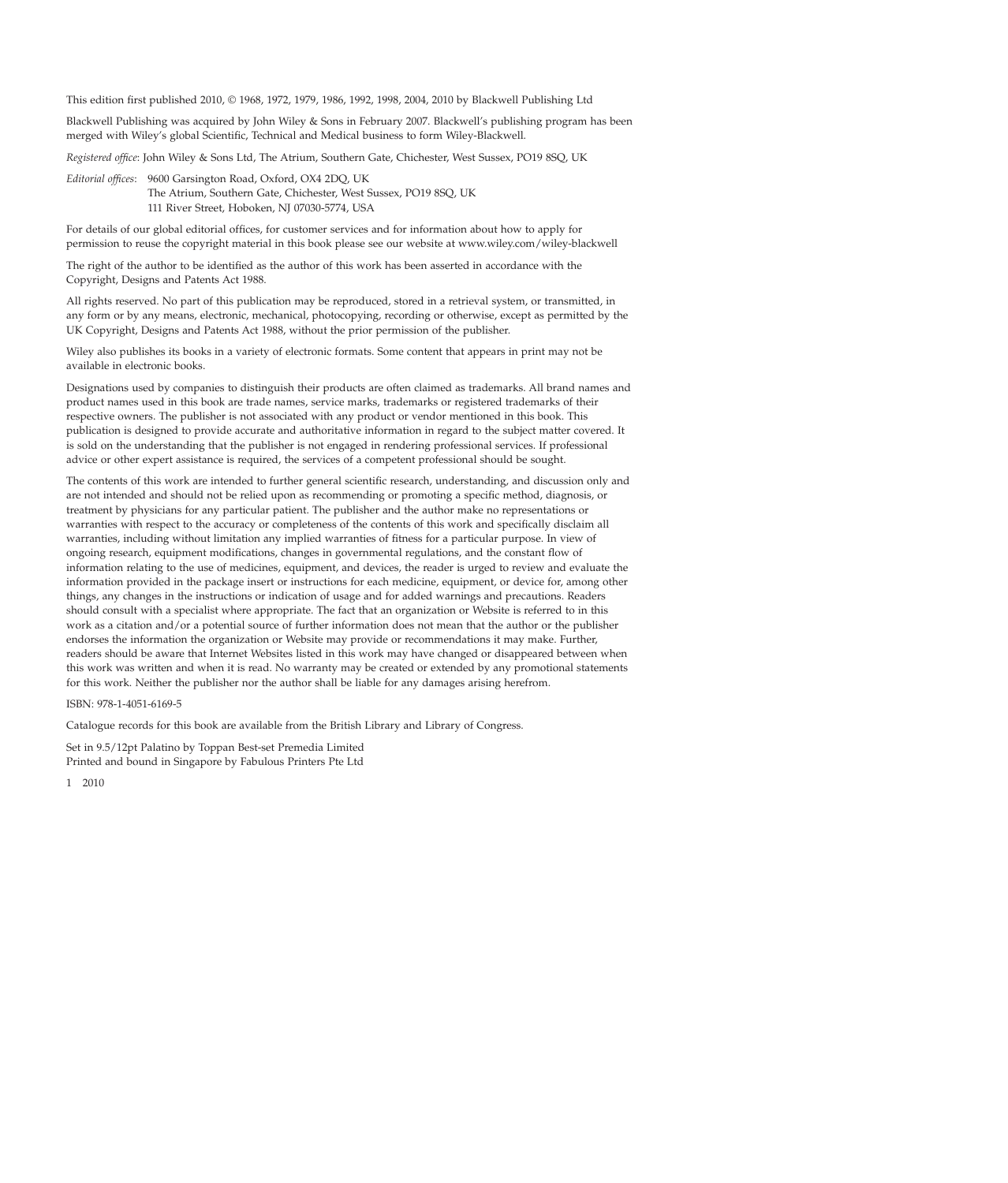# **Contents**

Contributors, ix

Preface to Eighth Edition, xv

Preface to First Edition, xvi

# **VOLUME 1**

- **1** Introduction and Historical Bibliography, 1.1 *D.A. Burns & N.H. Cox*
- **2** Comparative Dermatology, 2.1 *D.A. Burns, N.H. Cox & P.B. Hill*
- **3** Anatomy and Organization of Human Skin, 3.1 *J.A. McGrath & J. Uitto*
- **4** Functions of the Skin, 4.1 *C.B. Archer*
- **5** Diagnosis of Skin Disease, 5.1 *N.H. Cox & I.H. Coulson*
- **6** Epidemiology of Skin Disease, 6.1 *H.C. Williams*
- **7** Evidence-Based Dermatology, 7.1 *M. Bigby & H.C. Williams*
- **8** Skin and Skin Disease Throughout Life, 8.1 *G.W.M. Millington & R.A.C. Graham-Brown*
- **9** Racial Influences on Skin Disease, 9.1 *L.C. Fuller & E.M. Higgins*
- **10** Histopathology of the Skin: General Principles, 10.1 *E. Calonje*
- **11** Molecular Biology, 11.1 *E.A. O'Toole*
- **12** Inflammation, 12.1 *M. Steinhoff, R.W. Groves, P.E. LeBoit & T.A. Luger*
- **13** Clinical Immunology, Allergy and Photoimmunology, 13.1 *G.P. Spickett & T. Schwarz*
- **14** Wound Healing, 14.1 *E.A. O'Toole & J.E. Mellerio*
- 15 Genetics and Genodermatoses, 15.1 *A.D. Irvine and J.E. Mellerio*
- **16** Prenatal Diagnosis of Genetic Skin Disease, 16.1 *J.A. McGrath*
- **17** The Neonate, 17.1 *D.G. Paige, A.R. Gennery & A.J. Cant*
- **18** Naevi and other Developmental Defects, 18.1 *C. Moss & H. Shahidullah*
- **19** Disorders of Keratinization, 19.1 *M.R. Judge, W.H.I. McLean & C.S. Munro*
- **20** Psoriasis, 20.1 *C.E.M. Griffi ths & J.N.W.N. Barker*
- **21** Pruritus, 21.1 *M.W. Greaves*
- **22** Urticaria and Mastocytosis, 22.1 *C.E.H. Grattan & A. Kobza Black*
- 23 Eczema, Lichenification, Prurigo and Erythroderma, 23.1 *J. Berth-Jones*
- **24** Atopic Dermatitis, 24.1 *P.S. Friedmann, M.R. Ardern-Jones & C.A. Holden*

# **VOLUME 2**

- **25** Contact Dermatitis: Irritant, 25.1 *S.M. Wilkinson & M.H. Beck*
- **26** Contact Dermatitis: Allergic, 26.1 *M.H. Beck & S.M. Wilkinson*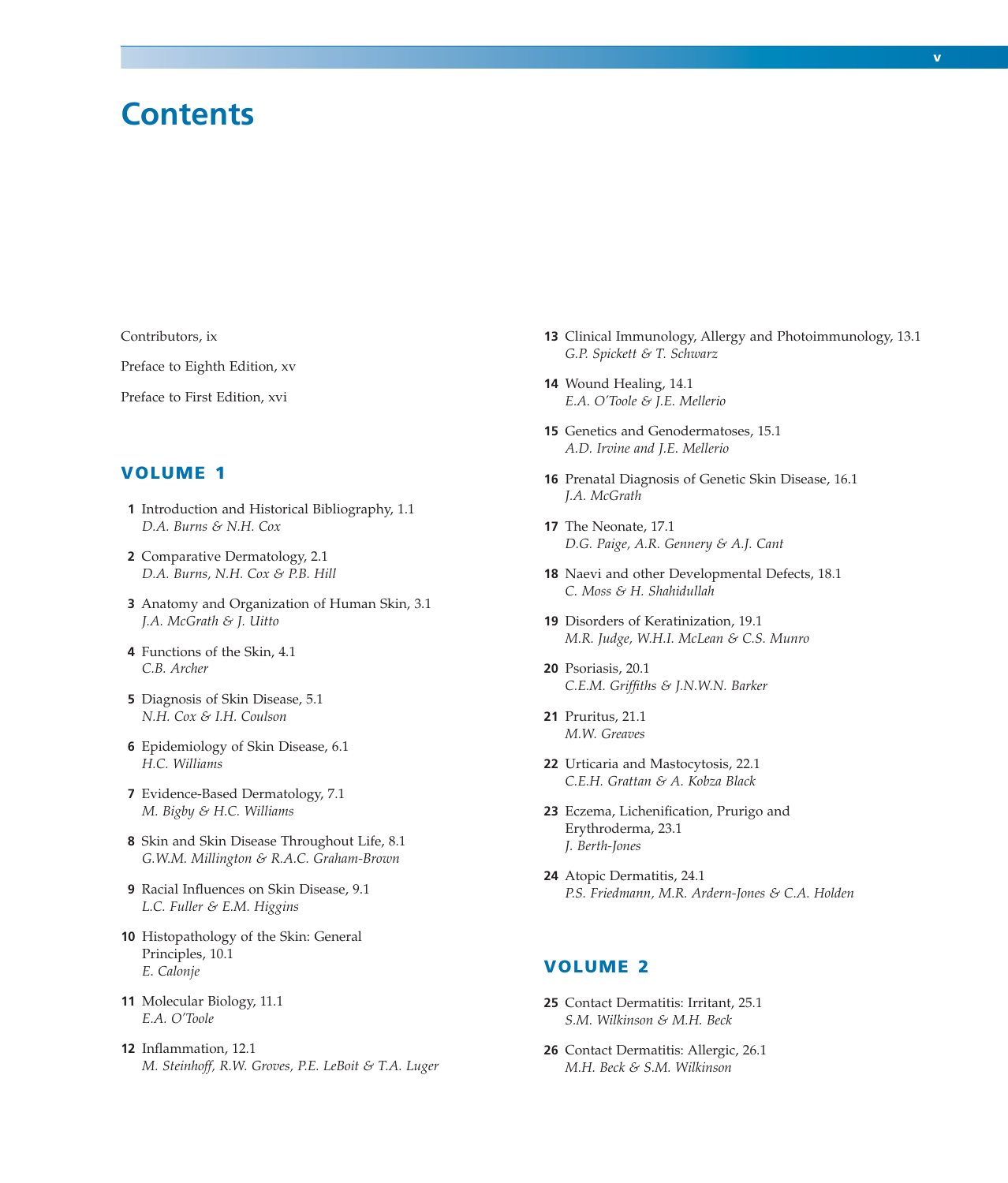#### **vi Contents**

- **27** Occupational Dermatoses, 27.1 *J.S.C. English*
- **28** Mechanical and Thermal Injury, 28.1 *C.T.C. Kennedy, D.A.R. Burd & D. Creamer*
- **29** Cutaneous Photobiology, 29.1 *J.L.M. Hawk, A.R. Young & J. Ferguson*
- **30** Bacterial Infections, 30.1 *R.J. Hay & B.M. Adriaans*
- **31** Mycobacterial Infections, 31.1 *V.M. Yates*
- **32** Leprosy, 32.1 *D.N.J. Lockwood*
- **33** Virus Infections, 33.1 *J.C. Sterling*
- **34** Syphilis and Bacterial Sexually Transmitted Infections, 34.1 *G.R. Kinghorn*
- **35** HIV and the Skin, 35.1 *C.B. Bunker & F. Gotch*
- **36** Mycology, 36.1 *R.J. Hay & H.R. Ashbee*
- **37** Parasitic Worms and Protozoa, 37.1 *F. Vega-López & R.J. Hay*
- **38** Diseases Caused by Arthropods and Other Noxious Animals, 38.1 *D.A. Burns*
- **39** Genetic Blistering Diseases, 39.1 *J.-D. Fine & S.M. Burge*
- **40** Immunobullous Diseases, 40.1 *F. Wojnarowska & V.A. Venning*
- **41** Lichen Planus and Lichenoid Disorders, 41.1 *S.M. Breathnach*
- **42** Disorders of the Sebaceous Glands, 42.1 *A.M. Layton*
- **43** Rosacea, Perioral Dermatitis and Similar Dermatoses, Flushing and Flushing Syndromes, 43.1 *J. Berth-Jones*
- **44** Disorders of Sweat Glands, 44.1 *I.H. Coulson*

# **VOLUME 3**

**45** Disorders of Connective Tissue, 45.1 *N.P. Burrows & C.R. Lovell*

- **46** Subcutaneous Fat, 46.1 *D.H. McGibbon*
- **47** Diseases of the Veins and Arteries: Leg Ulcers, 47.1 *P.S. Mortimer, K.G. Burnand & H.A.M. Neumann*
- **48** Disorders of Lymphatic Vessels, 48.1 *P.S. Mortimer*
- **49** Purpura and Microvascular Occlusion, 49.1 *N.H. Cox & W.W. Piette*
- **50** Vasculitis, Neutrophilic Dermatoses and Related Disorders, 50.1 *N.H. Cox, J.L. Jorizzo, J.F. Bourke & C.O.S. Savage*
- **51** The 'Connective Tissue Diseases', 51.1 *M.J.D. Goodfield, S.K. Jones & D.J. Veale*
- **52** Non-Melanoma Skin Cancer and Other Epidermal Skin Tumours, 52.1 *A.G. Quinn & W. Perkins*
- **53** Tumours of the Skin Appendages, 53.1 *E. Calonje*
- **54** Lentigos, Melanocytic Naevi and Melanoma, 54.1 *J.A. Newton Bishop*
- **55** Histiocytoses, 55.1 *A.C. Chu*
- **56** Soft-Tissue Tumours and Tumour-like Conditions, 56.1 *E. Calonje*
- **57** Cutaneous Lymphomas and Lymphocytic Infiltrates, 57.1 *S.J. Whittaker*
- **58** Disorders of Skin Colour, 58.1 *A.V. Anstey*
- **59** Metabolic and Nutritional Disorders, 59.1 *R.P.E. Sarkany, S.M. Breathnach, A.A.M. Morris, K. Weismann & P.D. Flynn*
- **60** Necrobiotic Disorders, 60.1 *D.A. Burns*
- **61** Sarcoidosis, 61.1 *D.J. Gawkrodger*
- **62** Systemic Disease and the Skin, 62.1 *N.H. Cox & I.H. Coulson*

# **VOLUME 4**

**63** The Skin and the Nervous System, 63.1 *C.B. Archer & D.J. Eedy*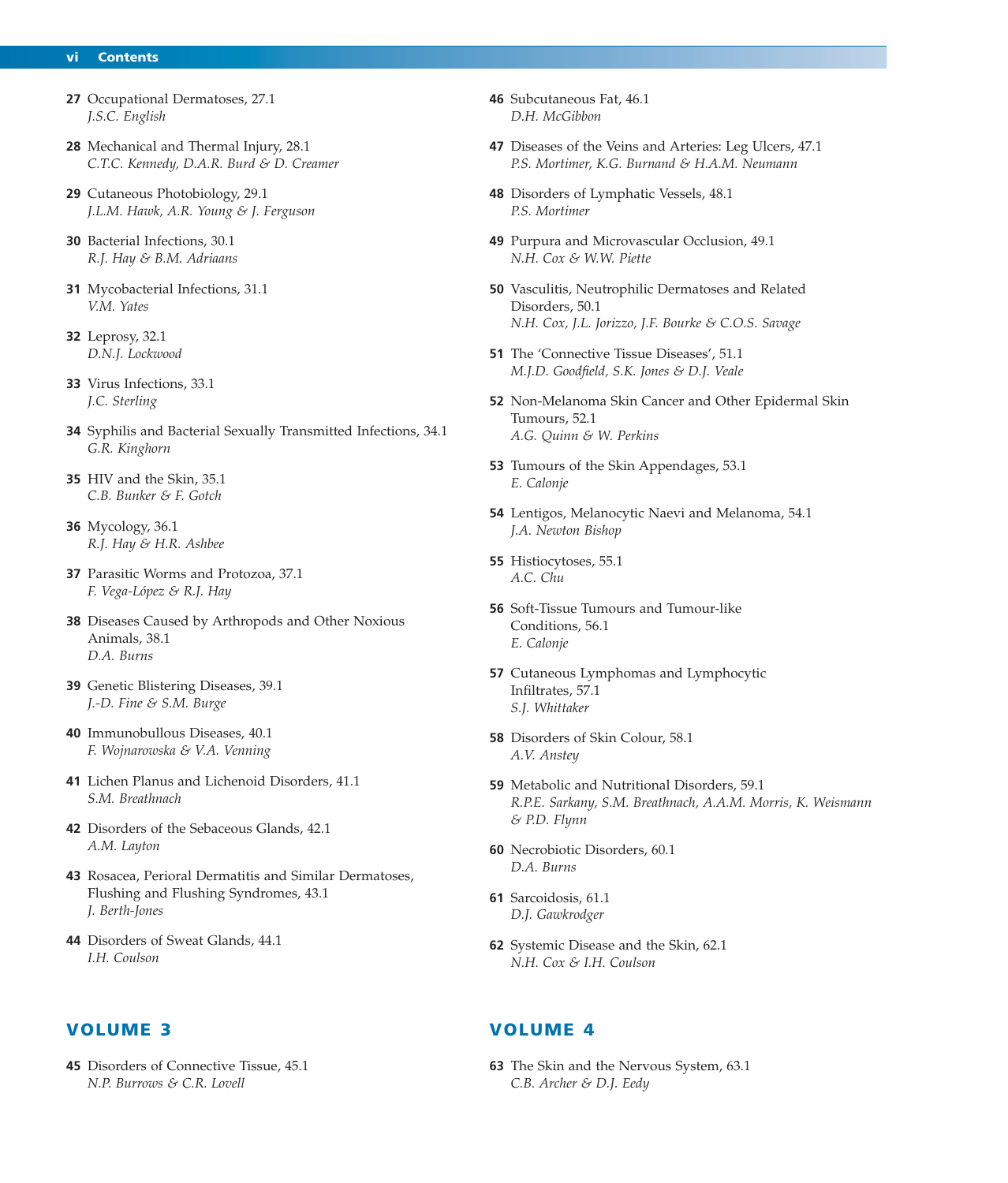- **64** Psychocutaneous Disorders, 64.1 *L.G. Millard & J. Millard*
- **65** Disorders of Nails, 65.1 *D.A.R. de Berker & R. Baran*
- **66** Disorders of Hair, 66.1 *A.G. Messenger, D.A.R. de Berker & R.D. Sinclair*
- **67** The Skin and the Eyes, 67.1 *J.N. Leonard & J.K.G. Dart*
- **68** The External Ear, 68.1 *C.T.C. Kennedy*
- **69** The Oral Cavity and Lips, 69.1 *C. Scully & A. Hegarty*
- **70** The Breast, 70.1 *D.A. Burns*
- **71** The Genital, Perianal and Umbilical Regions, 71.1 *C.B. Bunker & S.M. Neill*
- **72** General Aspects of Treatment, 72.1 *A.Y. Finlay and C.H. Smith*
- **73** Topical Therapy, 73.1 *J. Berth-Jones*
- **74** Systemic Therapy, 74.1 *S.M. Breathnach, C.H. Smith, R.J.G. Chalmers & R.J. Hay*
- **75** Drug Reactions, 75.1 *S.M. Breathnach*
- **76** Erythema Multiforme, Stevens–Johnson Syndrome and Toxic Epidermal Necrolysis, 76.1 *S.M. Breathnach*
- **77** Dermatological Surgery, 77.1 *C.M. Lawrence & N.R. Telfer*
- **78** Lasers and Flashlamps in the Treatment of Skin Disorders, 78.1 *R.J. Barlow*
- **79** Radiotherapy and Reactions to Ionizing Radiation, 79.1 *C.G. Kelly & I. Peat*
- **80** Minimally Invasive Treatments and Procedures for Ageing Skin, 80.1 *N.J. Lowe*

Index

The index to all four volumes can be found at the end of Volume 4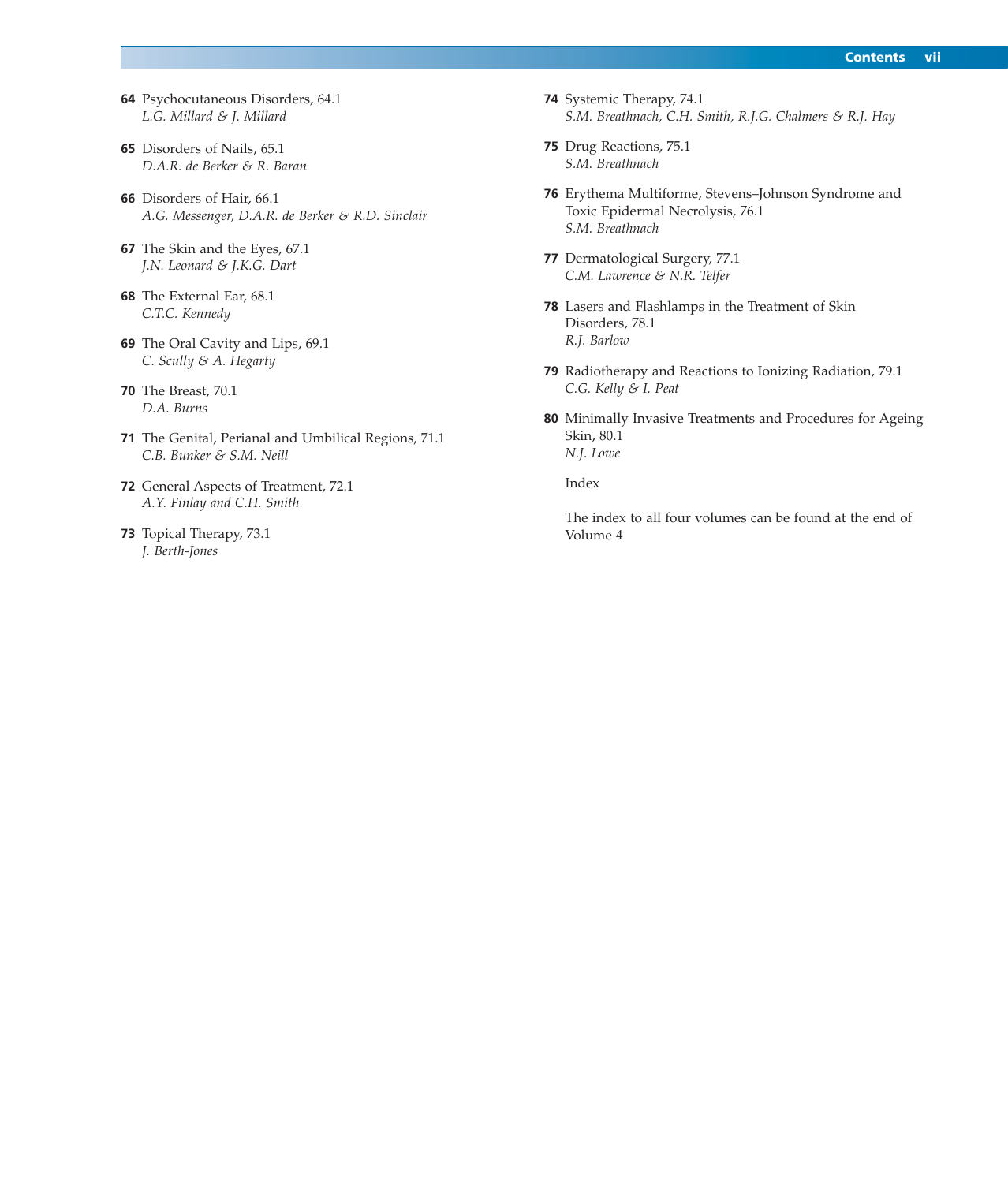# **Contributors**

#### **Adriaans, Beverley M.**

MD, FRCP Consultant Dermatologist, Department of Dermatology, Gloucestershire Royal Hospital, Gloucester GL1 3NN Co-author of *Chapter 30: Bacterial Infections*

#### **Anstey, Alexander V.**

MD, FRCP Consultant Dermatologist, Department of Dermatology, Royal Gwent Hospital, Newport NP20 2UB Author of *Chapter 58: Disorders of Skin Colour*

# **Archer, Clive B.**

BSc, MD, PhD, MSc Med Ed(Lond), FRCP (Edin, Lond) Consultant Dermatologist, Honary Clinical Senior Lecturer, Bristol Dermatology Centre, Bristol Royal Infirmary, Bristol BS2 8HW Author of *Chapter 4: Functions of the Skin* Co-author of *Chapter 63: The Skin and the Nervous System*

#### **Ardern-Jones, Michael R.**

BSc, MRCP, DPhil Senior Lecturer and Honorary Consultant in Dermatology, Division of Infection, Inflammation and Immunity, School of Medicine, University of Southampton, Southampton General Hospital, Southampton SO16 6YD Co-author of *Chapter 24: Atopic Dermatitis*

#### **Ashbee, H. Ruth**

BSc, PhD Principal Clinical Scientist, Mycology Reference Centre, Department of Microbiology, Leeds General Infirmary, Leeds LS1 3EX Co-author of *Chapter 36: Mycology*

# **Baran, Robert**

MD Head of Nail Disease Centre, Le Grand Palais, 42 Rue des Serbes, 06400 Cannes, and Consultant Dermatologist, Gustave Roussy Cancer Institute, 94805 Villejuif, France Co-author of *Chapter 65: Disorders of Nails*

#### **Barker, Jonathan N.W.N.**

BSc, MD, FRCP, FRCPath Professor of Clinical Dermatology, St John's Institute of Dermatology, King's College London, Guy's Hospital, London SE1 9RT Co-author of *Chapter 20: Psoriasis*

#### **Barlow, Richard J.**

MD, FRCP Consultant Dermatologist, St John's Institute of Dermatology, St Thomas' Hospital, Lambeth Palace Road, London SE1 7EH Author of *Chapter 78: Lasers and Flashlamps in the Treatment of Skin Disorders*

# **Beck, Michael H.**

FRCP, MBchB

Honorary Clinical Lecturer Occupational and Environmental Health Group, University of Manchester and Retired Consultant Dermatologist and Director of Contact Dermatitis Investigation Unit, Department of Dermatology, Salford Royal Hospital, Stott Lane, Salford M6 8HD Co-author of

*Chapter 25: Contact Dermatitis: Irritant Chapter 26: Contact Dermatitis: Allergic*

#### **Berth-Jones, John**

**FRCP** Consultant Dermatologist, Department of Dermatology, University Hospitals Coventry and Warwickshire, Walsgrave, Coventry CV2 2DX Author of *Chapter 23: Eczema, Lichenification, Prurigo and Erythroderma Chapter 43: Rosacea, Perioral Dermatitis and Similar Dermatoses, Flushing and Flushing Syndromes*

*Chapter 73: Topical Therapy*

#### **Bigby, Michael**

MD Associate Professor of Dermatology, Harvard Medical School and Beth Israel Deaconess Medical Center, 330 Brookline Avenue, Boston MA 02215, USA Co-author of *Chapter 7: Evidence-Based Dermatology*

#### **Bourke, John F.**

MD, FRCP(Ire) Consultant Dermatologist, Department of Dermatology, South Infirmary-Victoria Hospital, Old Blackrock Road, Cork, Ireland Co-author of *Chapter 50: Vasculitis, Neutrophilic Dermatoses and Related Disorders*

#### **Breathnach, Stephen M.**

MA, MD, PhD, FRCP Consultant Dermatologist, St John's Institute of Dermatology, Guy's and St Thomas' NHS Foundation Trust, St Thomas' Hospital, Lambeth Palace Road, London SE1 7EH Editor Author of *Chapter 41: Lichen Planus and Lichenoid Disorders*

*Chapter 75: Drug Reactions Chapter 76: Erythema Multiforme, Stevens–Johnson Syndrome and Toxic Epidermal Necrolysis* Co-author of *Chapter 59: Metabolic and Nutritional Disorders Chapter 74: Systemic Therapy*

#### **Bunker, Christopher B.**

MA, MD, FRCP Consultant Dermatologist, Chelsea and Westminster and Royal Marsden Hospitals, Professor of Dermatology, Division and Faculty of Medicine, Imperial College London, Department of Dermatology, 369 Fulham Road, London SW10 9NH Co-author of *Chapter 35: HIV and the Skin Chapter 71: The Genital, Perianal and Umbilical Regions*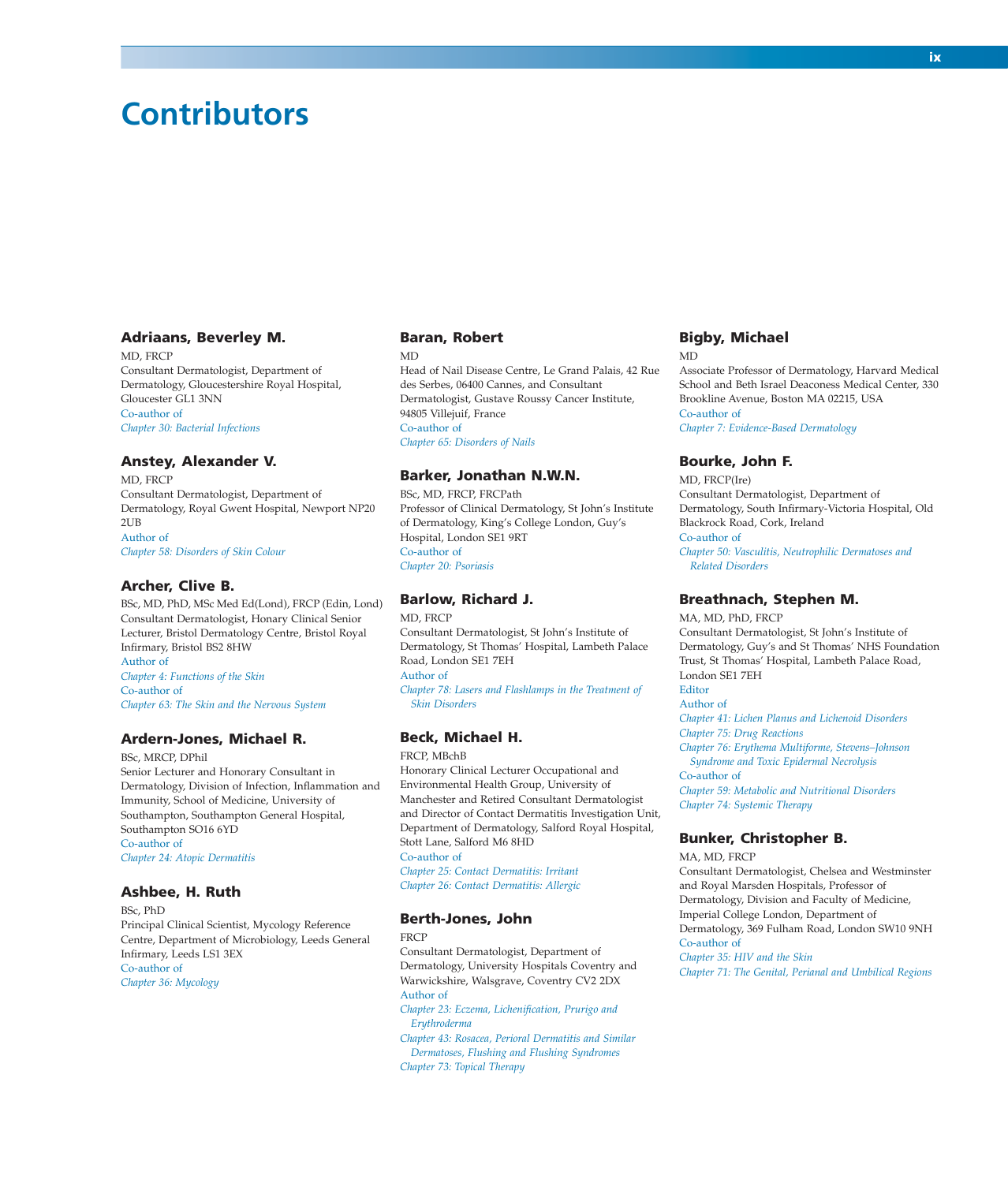## **Burd, D. Andrew R.**

MBChB, FRCS, MD Professor, The Chinese University of Hong Kong, Department of Surgery, 4/F Clinical Science Building, Prince of Wales Hospital, Shatin, New Territories, Hong Kong Co-author of *Chapter 28: Mechanical and Thermal Injury*

#### **Burge, Susan M.**

DM, FRCP Consultant Dermatologist, Churchill Hospital, Old Road, Headington, Oxford OX3 7LJ Co-author of *Chapter 39: Genetic Blistering Diseases*

# **Burnand, Kevin G.**

MBBS, FRCS, MS Professor of Surgery, Academic Department of Surgery, St Thomas' Hospital, Lambeth Palace Road, London SE1 7EH Co-author of *Chapter 47: Diseases of the Veins and Arteries: Leg Ulcers*

# **Burns, David Anthony**

MB BS FRCP Emeritus Consultant Dermatologist, Leicester Royal Infirmary, Infirmary Square, Leicester LE1 5WW Editor Author of *Chapter 38: Diseases Caused by Arthropods and Other Noxious Animals Chapter 60: Necrobiotic Disorders Chapter 70: The Breast* Co-author of *Chapter 1: Introduction and Historical Bibliography Chapter 2: Comparative Dermatology*

#### **Burrows, Nigel P.**

MD, FRCP Consultant Dermatologist and Associate Lecturer, Department of Dermatology, Addenbrooke's Hospital, Hills Road, Cambridge CB2 2QQ Co-author of *Chapter 45: Disorders of Connective Tissue*

#### **Calonje, Eduardo**

MD DipRCPath Consultant Dermatologist, Department of Histopathology, St John's Institute of Dermatology, St Thomas' Hospital, Lambeth Palace Road, London SE1 7EH Author of *Chapter 10: Histopathology of the Skin: General Principles Chapter 53: Tumours of the Skin Appendages Chapter 56: Soft-Tissue Tumours and Tumour-like Conditions*

# **Cant, Andrew J.**

BSc, MD, FRCP, FRCPCH Consultant in Paediatric Immunology & Infectious Diseases, Children's BMT Unit, Newcastle General Hospital, Westgate Road, Newcastle upon Tyne NE4 6BE

Co-author of *Chapter 17: The Neonate*

# **Chalmers, Robert J.G.**

MB, FRCP Consultant Dermatologist, Dermatology Centre, University of Manchester, Salford Royal Hospital, Stott Lane, Manchester M6 8HD Co-author of *Chapter 74: Systemic Therapy*

# **Chu, Anthony C.**

**FRCP** Professor of Dermatologic Oncology, Buckingham University and Consultant Dermatologist, Hammersmith Hospital, Du Cane Road, London W12 0HS Author of *Chapter 55: Histiocytoses*

#### **Coulson, Ian H.**

BSc, MB, BS, FRCP Consultant Dermatologist, Dermatology Unit, Burnley General Hospital, Casterton Avenue, Burnley BB10 2PQ Author of *Chapter 44: Disorders of Sweat Glands* Co-author of *Chapter 5: Diagnosis of Skin Disease Chapter 62: Systemic Disease and the Skin*

# **Cox, Neil H.**

BSc, MB, ChB, FRCP Consultant Dermatologist, Department of Dermatology, Cumberland Infirmary, Carlisle CA2 7HY and Visiting Professor, University of Cumbria, Carlisle CA1 2HH Editor Co-author of *Chapter 1: Introduction and Historical Bibliography Chapter 2: Comparative Dermatology Chapter 5: Diagnosis of Skin Disease*

*Chapter 49: Purpura and Microvascular Occlusion Chapter 50: Vasculitis, Neutrophilic Dermatoses and Related Disorders Chapter 62: Systemic Disease and the Skin*

#### **Creamer, Daniel**

BSc, MD, FRCP Consultant Dermatologist, Department of Dermatology, King's College Hospital, Denmark Hill, London SE5 9RS Co-author of *Chapter 28: Mechanical and Thermal Injury*

#### **Dart, John K.G.**

MA DM FRCS FRCOphth Consultant Ophthalmologist, Moorfields Eye Hospital NHS Foundation Trust, 162 City Road, London EC1 2PD and Honorary Reader in Ophthalmology, University College London Co-author of *Chapter 67: The Skin and the Eyes*

#### **de Berker, David A.R.**

BA, MBBS, MRCP Consultant Dermatologist, Bristol Dermatology Centre, Bristol Royal Infirmary, Marlborough Street, Bristol BS2 8HW Co-author of *Chapter 65: Disorders of Nails Chapter 66: Disorders of Hair*

#### **Eedy, David J.**

MD, FRCP Consultant Dermatologist, Department of Dermatology, Craigavon Area Hospital, 68 Lurgan Road, Portadown, Co Armagh BT63 5QQ Co-author of *Chapter 63: The Skin and the Nervous System*

#### **English, John S.C.**

**FRCP** 

Consultant Dermatologist, Department of Dermatology, Queen's Medical Centre, Clifton Boulevard, Nottingham NG7 2UH Author of *Chapter 27: Occupational Dermatoses*

#### **Ferguson, James**

MD, FRCP Professor and Consultant Dermatologist, Photobiology Unit, Department of Dermatology, Ninewells Hospital and Medical School, Dundee, Tayside DD1 9SY Co-author of *Chapter 29: Cutaneous Photobiology*

#### **Fine, Jo-David**

MD, MPH Professor of Medicine (Dermatology) and Pediatrics, Vanderbilt University, School of Medicine, 1900 Patterson Street, Nashville, TN 37203, USA Co-author of *Chapter 39: Genetic Blistering Diseases*

#### **Finlay, Andrew Y.**

MBBS, FRCP (London & Glasgow) Professor of Dermatology, Department of Dermatology, Cardiff University School of Medicine, Heath Park, Cardiff CF14 4XN Co-author of *Chapter 72: General Aspects of Treatment*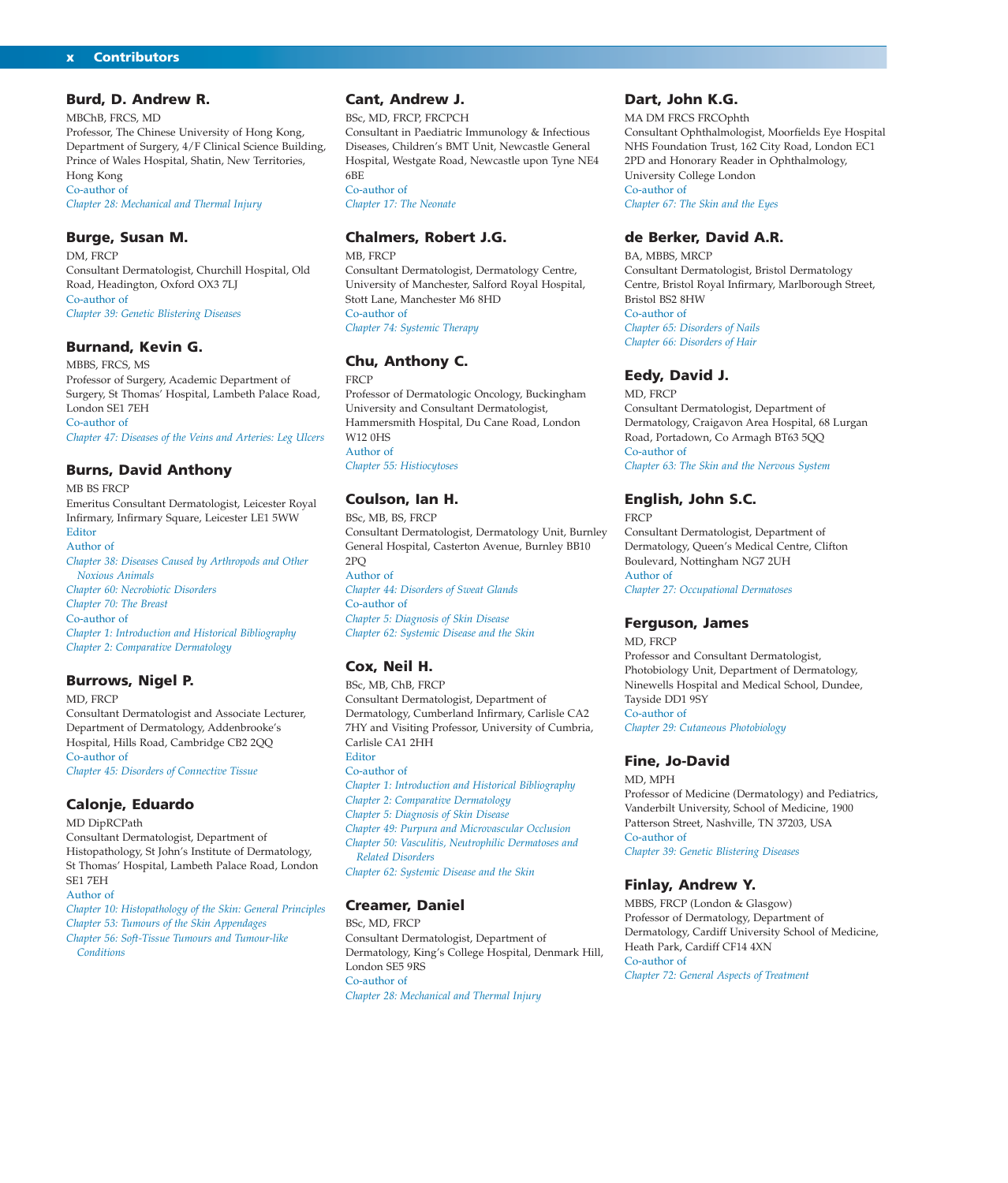#### **Contributors xi**

#### **Flynn, Paul D.**

PhD, FRCP, MRCPI Consultant Physician, Acute and Metabolic Medicine, Addenbrooke's Hospital, Cambridge CB2 2QQ and Fellow and Director of Studies in Medical Science, Sidney Sussex College, Cambridge Co-author of *Chapter 59: Metabolic and Nutritional Disorders*

# **Friedmann, Peter S.**

MD, FRCP, FMedSci Professor of Dermatology, Dermatopharmacology Unit, Southampton General Hospital, Tremona Road, Southampton SO16 6YD Co-author of *Chapter 24: Atopic Dermatitis*

#### **Fuller, L. Claire**

MA, FRCP Consultant Dermatologist, Department of Dermatology, Kent and Canterbury Hospital, Ethelbert Road, Canterbury, Kent CT1 3NG Co-author of *Chapter 9: Racial Infl uences on Skin Disease*

#### **Gawkrodger, David J.**

MD, FRCP, FRCPE Consultant Dermatologist and Honorary Professor of Dermatology, Department of Dermatology, Royal Hallamshire Hospital, Glossop Road, Sheffield S10  $2IF$ Author of

*Chapter 61: Sarcoidosis*

#### **Gennery, Andrew R.**

MD, MRCP, MRCPCH, DCH, DipMedSci Reader, Paediatric Immunology, Children's BMT Unit, Newcastle General Hospital, Westgate Road, Newcastle upon Tyne NE4 6BE Co-author of *Chapter 17: The Neonate*

#### Goodfield, Mark J.D.

MD, FRCP Consultant Dermatologist, Department of Dermatology, Leeds General Infirmary, Great George Street, Leeds LS1 3EX Co-author of *Chapter 51: The 'Connective Tissue Diseases'*

#### **Gotch, Frances**

PhD, FRCPath Professor of Immunology, Department of Immunology, Imperial College School of Medicine, Chelsea and Westminster Hospital, 369 Fulham Road, London SW10 9NH Co-author of *Chapter 35: HIV and the Skin*

# **Graham-Brown, Robin A.C.**

BSc, MB, BS, FRCP, FRCPCH Consultant Dermatologist and Honorary Senior Lecturer, University Hospitals of Leicester, Leicester LE1 5WW Co-author of *Chapter 8: Skin and Skin Disease Throughout Life*

#### **Grattan, Clive E.H.**

MA MD FRCP Consultant Dermatologist, Department of Dermatology, Norfolk and Norwich University Hospital, Colney Lane, Norwich NR4 7UY Co-author of *Chapter 22: Urticaria and Mastocytosis*

# **Greaves, Malcolm W.**

MD, PhD, FRCP, FAMS Emeritus Professor of Dermatology, Cutaneous Allergy Clinic, St John's Institute of Dermatology, St Thomas' Hospital, Lambeth Palace Road, London SEI 7EH Author of *Chapter 21: Pruritus*

#### **Griffiths, Christopher E.M.**

BSc, MD, FRCP, FRCPath Professor of Dermatology and Consultant Dermatologist, The Dermatology Centre, University of Manchester, Salford Royal Hospital, Salford, Manchester M6 8HD Editor Co-author of *Chapter 20: Psoriasis*

#### **Groves, Richard W.**

MBBS, FRCP Head, Clinical Immunodermatology, St John's Institute of Dermatology, Guy's Hospital, Great Maze Pond, London SE1 9RT Co-author of *Chapter 12: Inflammation* 

#### **Hawk, John L.M.**

BSc, MD, FRACP, FRCP Emeritus Professor of Dermatological Photobiology and Honorary Consultant Dermatologist, St John's Institute of Dermatology, St Thomas' Hospital, Lambeth Palace Road, London SE1 7EH Co-author of *Chapter 29: Cutaneous Photobiology*

#### **Hay, Roderick J.**

DM, FRCP, FRCPath, FMedSci Professor of Cutaneous Infection, Dermatology Department, King's College Hospital, Denmark Hill, Camberwell, London SE5 9RS Co-author of *Chapter 30: Bacterial Infections Chapter 36: Mycology Chapter 37: Parasitic Worms and Protozoa Chapter 74: Systemic Therapy*

#### **Hegarty, Anne**

BA BDentSC, MSc, MFDRCSI, MBBS Consultant in Oral Medicine, The Charles Clifford Dental Hospital, Wellesley Road, Sheffield S10 2SZ Co-author of *Chapter 69: The Oral Cavity and Lips*

#### **Higgins, Elisabeth M.**

MA, FRCP Consultant Dermatologist, Department of Dermatology, King's College Hospital, Denmark Hill, Camberwell, London SE5 9RS Co-author of *Chapter 9: Racial Infl uences on Skin Disease*

#### **Hill, Peter B.**

BVsc, PhD, DVD, DipACVD, DipECVD, MRCVS Specialist in Veterinary Dermatology, Veterinary Specialist Centre, North Ryde, Sydney, NSW 2113, Australia Co-author of

*Chapter 2: Comparative Dermatology*

#### **Holden, Colin A.**

BSc, MD, FRCP Consultant Dermatologist, Department of Dermatology, Epsom and St Helier NHS Trust, Wrythe Lane, Carshalton, Surrey SM5 1AA Co-author of *Chapter 24: Atopic Dermatitis*

#### **Irvine, Alan D.**

MD, FRCPI, MRCP Consultant Paediatric Dermatologist, Our Lady's Hospital for Sick Children, Crumlin, Dublin 12, Ireland

Co-author of *Chapter 15: Genetics and Genodermatoses*

#### **Jones, Stephen K.**

BMedSci, BM, BS, FRCP (London & Edinburgh) Consultant Dermatologist, Department of Dermatology, Clatterbridge Hospital, Bebington, Wirral CH63 4JY Co-author of

*Chapter 51: The 'Connective Tissue Diseases'*

#### **Jorizzo, Joseph L.**

MD Professor, Former and Founding Chair, Department of Dermatology, Wake Forest University School of Medicine, Winston-Salem, NC, USA Co-author of *Chapter 50: Vasculitis, Neutrophilic Dermatoses and Related Disorders*

#### **Judge, Mary R.**

MD, FRCP, DCH Consultant Dermatologist, Department of Dermatology, Salford Royal Hospital, Greater Manchester M6 8HD Co-author of *Chapter 19: Disorders of Keratinization*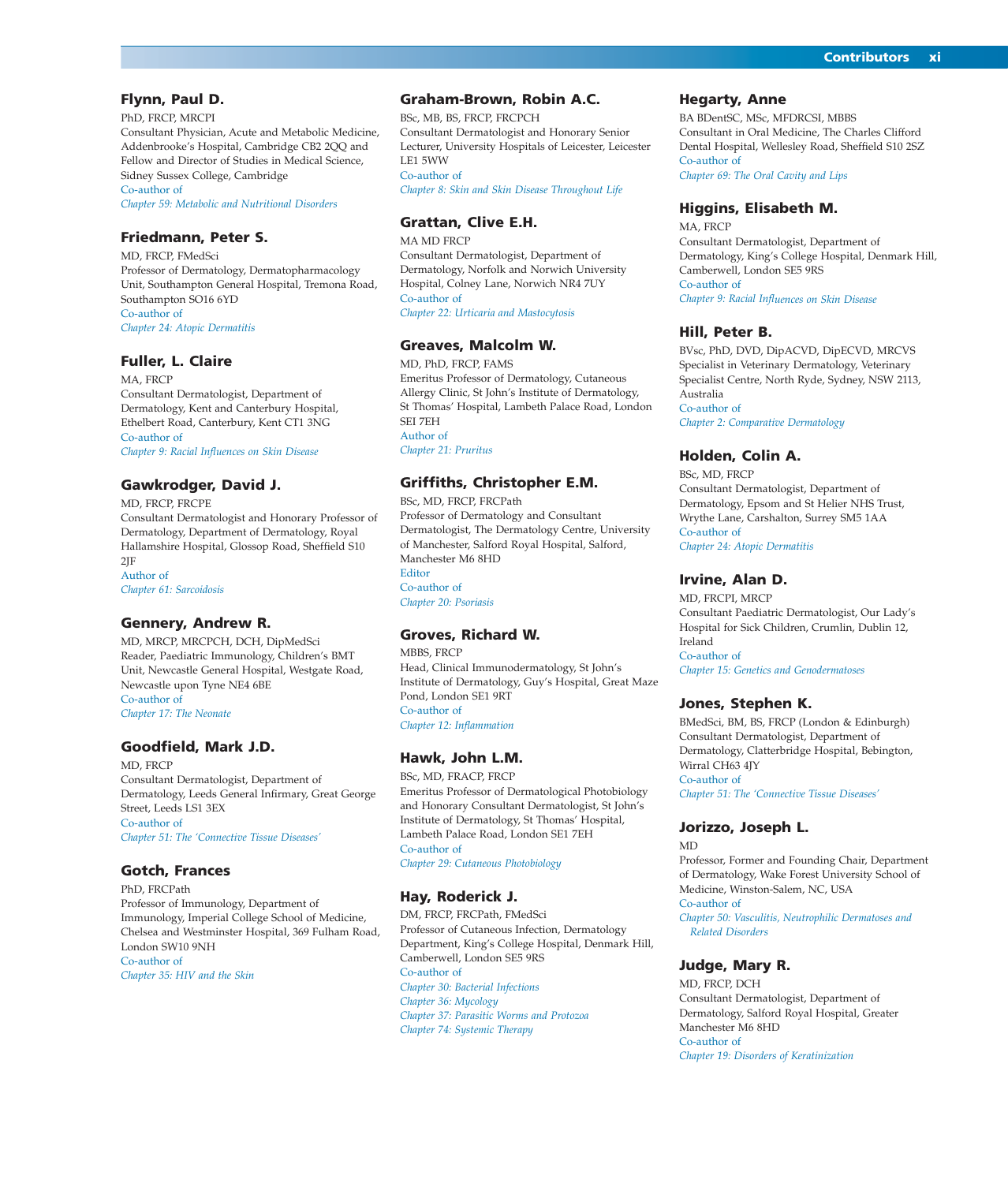#### **Kelly, Charles G.**

MSc, FRCP, FRCR Consultant Clinical Oncologist, Northern Centre for Cancer Treatment, Newcastle General Hospital, Westgate Road, Newcastle upon Tyne NE4 6BE Co-author of

*Chapter 79: Radiotherapy and Reactions to Ionizing Radiation*

# **Kennedy, Cameron T.C.**

MA, MB, BChir, FRCP Consultant Dermatologist and Clinical Senior Lecturer, Bristol Dermatology Centre, Bristol Royal Infirmary, Marlborough Street, Bristol BS2 8HW Author of *Chapter 68: The External Ear* Co-author of *Chapter 28: Mechanical and Thermal Injury*

# **Kinghorn, George R.**

MD, FRCP (London & Glasgow) Consultant and Honorary Professor of Genitourinary Medicine, Department of Genitourinary Medicine, Royal Hallamshire Hospital, Glossop Road, Sheffield S10 2JF

Author of *Chapter 34: Syphilis and Bacterial Sexually Transmitted* 

*Infections*

#### **Kobza Black, Anne**

MD, FRCP Honorary Senior Lecturer, St John's Institute of Dermatology, St Thomas' Hospital, London SE1 7EH Co-author of *Chapter 22: Urticaria and Mastocytosis*

#### **Lawrence, Clifford M.**

MD, FRCP Consultant Dermatologist, Department of Dermatology, Royal Victoria Infirmary, Queen Victoria Road, Newcastle upon Tyne, Tyne and Wear NE1 4LP Co-author of *Chapter 77: Dermatological Surgery*

#### **Layton, Alison M.**

MB, ChB, FRCP Consultant Dermatologist, Harrogate and District Hospital, Lancaster Park Road, Harrogate, North Yorkshire HG2 2SX Author of

*Chapter 42: Disorders of the Sebaceous Glands*

# **LeBoit, Philip E.**

MD

Professor of Pathology and Dermatology, Division Chief, Dermatopathology, University of California San Francisco, 1701 Divisadero Street, San Francisco CA94115, USA Co-author of

*Chapter 12: Inflammation* 

#### **Leonard, Jonathan N.**

BSc, MD, FRCP Consultant Dermatologist, Department of Dermatology, St Mary's Hospital, Praed Street, London W2 1NY Co-author of *Chapter 67: The Skin and the Eyes*

# **Lockwood, Diana N.J.**

MD, FRCP Consultant Physician and Leprologist, Hospital for Tropical Diseases, Mortimer Market, Capper Street, London WC1E 6AU Author of *Chapter 32: Leprosy*

#### **Lovell, Christopher R.**

MD, FRCP Consultant Dermatologist, Kinghorn Dermatology Unit, Royal United Hospital, Combe Park, Bath, Avon BA1 3NG Co-author of *Chapter 45: Disorders of Connective Tissue*

#### **Lowe, Nicholas James**

MD, FRCP, FACP Consultant Dermatologist and Clinical Professor, UCLA School of Medicine, Los Angeles, CA, USA and The Cranley Clinic, Harcourt House, 19A Cavendish Square, London W19 OPN Author of *Chapter 80: Minimally Invasive Treatments and Procedures for Ageing Skin*

#### **Luger, Thomas A.**

MD Professor and Chairman, Department of Dermatology, University of Münster, Von Esmarchstrasse 58, D-48149 Münster, Germany Co-author of *Chapter 12: Inflammation* 

#### **McGibbon, David H.**

MB, ChB, FRCP Consultant Dermatologist, St John's Institute of Dermatology, St Thomas' Hospital, Lambeth Palace Road, London SE1 7EH Author of *Chapter 46: Subcutaneous Fat*

#### **McGrath, John A.**

MD, FRCP Professor of Molecular Dermatology, St. John's Institute of Dermatology, King's College London, London SE1 9RT Author of *Chapter 16: Prenatal Diagnosis of Genetic Skin Disease* Co-author of *Chapter 3: Anatomy and Organization of Human Skin*

# **McLean, W.H. Irwin**

BSc (Hons), PhD, DSc, FRSE Professor of Human Genetics, Human Genetics Unit, Division of Pathology and Neuroscience, University of Dundee, Ninewells Hospital and Medical School, Dundee, Tayside DD1 9SY Co-author of *Chapter 19: Disorders of Keratinization*

#### **Mellerio, Jemima E.**

BSc, MD, FRCP Consultant Dermatologist, St John's Institute of Dermatology, St Thomas' Hospital, Lambeth Palace Road, London SE1 7EH Co-author of *Chapter 14: Wound Healing Chapter 15: Genetics and Genodermatoses*

#### **Messenger, Andrew G.**

MD, FRCP Consultant Dermatologist, Department of Dermatology, Royal Hallamshire Hospital, Sheffield, UK Co-author of *Chapter 66: Disorders of Hair*

#### **Millard Jonathan**

MRCPsych Consultant, The Becklin Centre, Alma Street, Leeds LS9 7BE Co-author of *Chapter 64: Psychocutaneous Disorders*

# **Millard, Leslie G.**

MD, FRCP Consultant Dermatologist, Rotherham District Hospitals Trust, Moorgate Road, Rotherham S60 2UD Co-author of *Chapter 64: Psychocutaneous Disorders*

#### **Millington George W.M.**

BSc, MB, PhD, MRCP Consultant Dermatologist, Norfolk and Norwich University Hospital, Norwich NR4 7UY Co-author of *Chapter 8: Skin and Skin Disease Throughout Life*

#### **Morris, Andrew A.M.**

BM, BCh, PhD, FRCPCH Consultant Paediatrician with Special Interest in Metabolic Diseases, Willink Biochemical Genetics Unit, Department of Genetic Medicine, Royal Manchester Children's Hospital, Oxford Road, Manchester M13 9WL Co-author of *Chapter 59: Metabolic and Nutritional Disorders*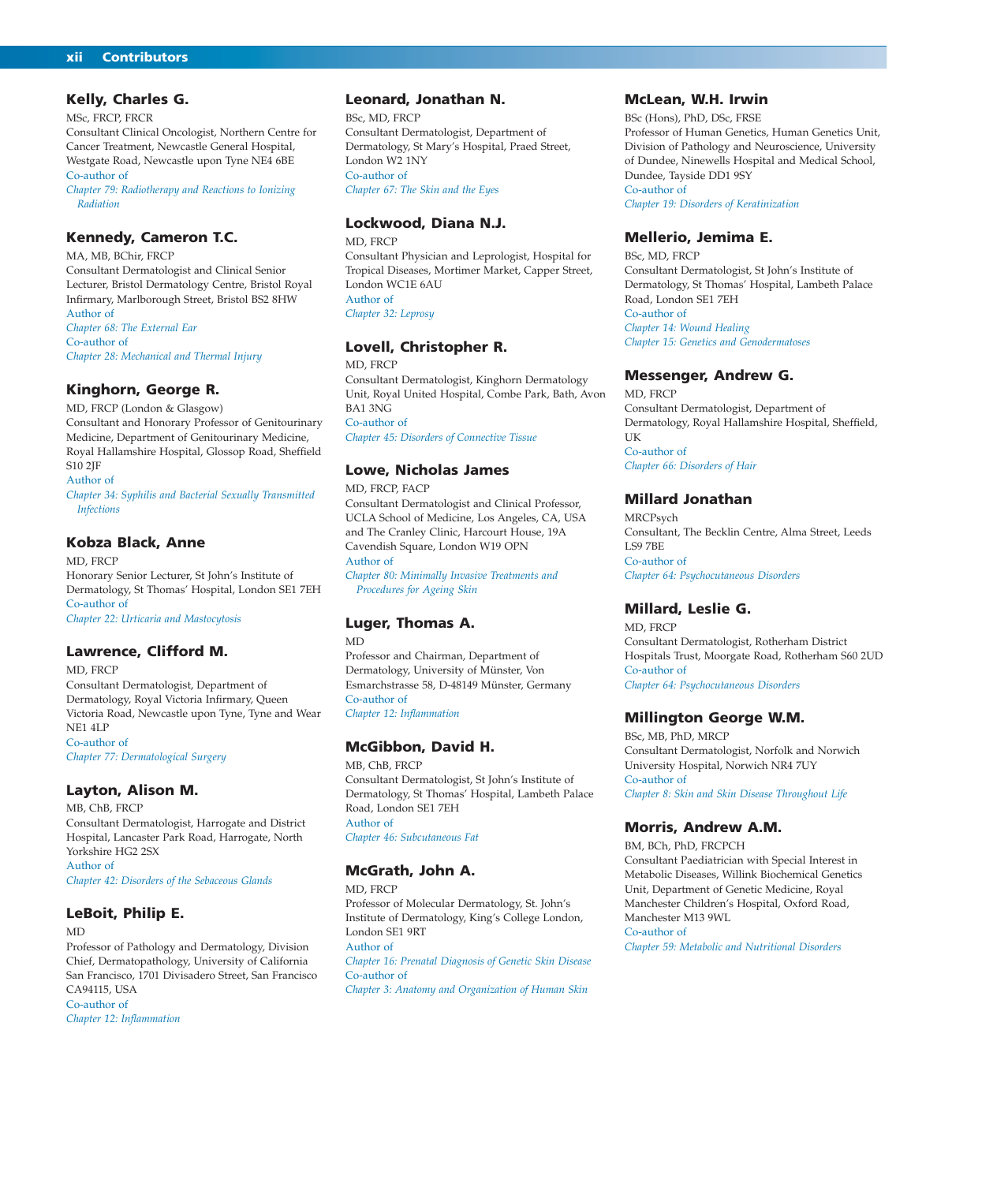#### **Mortimer, Peter S.**

MD, FRCP

Professor of Dermatological Medicine, St George's, University of London, Cranmer Terrace, London SW17 ORE and Consultant Skin Physician, St George's Hospital London and the Royal Marsden Hospital, London SW3 6JJ Author of *Chapter 48: Disorders of Lymphatic Vessels* Co-author of

*Chapter 47: Diseases of the Veins and Arteries: Leg Ulcers*

#### **Moss, Celia**

DM, FRCP, MRCPCH Consultant Dermatologist and Honorary Professor of Paediatric Dermatology, Birmingham Children's Hospital, Steelhouse Lane, Birmingham B4 6NL Co-author of *Chapter 18: Naevi and other Developmental Defects*

#### **Munro, Colin S.**

MA, MD, FRCP Professor of Dermatology, Alan Lyell Centre for Dermatology, Southern General Hospital, Glasgow G51 4TF Co-author of *Chapter 19: Disorders of Keratinization*

#### **Neill, Sallie M.**

**FRCP** Consultant Dermatologist, St John's Institute of Dermatology, St Thomas' Hospital, Lambeth Palace Road, London SE1 7EH Co-author of *Chapter 71: The Genital, Perianal and Umbilical Regions*

#### **Neumann, H.A. Martino**

MD, PhD Head of the Department of Dermatology and Venereology, Erasmus Medical Center, Rotterdam, The Netherlands Co-author of *Chapter 47: Diseases of the Veins and Arteries: Leg Ulcers*

#### **Newton Bishop, Julia A.**

MD, FRCP Professor of Dermatology, Section of Epidemiology and Biostatistics, Leeds Institute of Molecular Medicine, St James's University Hospital, Leeds LS9 7TF Author of *Chapter 54: Lentigos, Melanocytic Naevi and Melanoma*

#### **O'Toole, Edel A.**

MB, BCh, PhD, FRCP(Ire), FRCP Professor of Molecular Dermatology and Honorary Consultant Dermatologist, Centre for Cutaneous Research, Barts and The London School of Medicine & Dentistry, Queen Mary, University of London, 4 Newark Street, London E1 2AT Author of *Chapter 11: Molecular Biology* Co-author of *Chapter 14: Wound Healing*

# **Paige, David G.**

MBBS, MA, FRCP Consultant Dermatologist, Barts and the Royal London NHS Trust, Whitechapel, London E1 1BB Co-author of *Chapter 17: The Neonate*

#### **Peat, Irene**

FRCR, FRCP Consultant Clinical Oncologist, Oncology Unit, Leicester Royal Infirmary, Leicester LE1 5WW Co-author of *Chapter 79: Radiotherapy and Reactions to Ionizing Radiation*

#### **Perkins, William**

MBBS, FRCP

Consultant Dermatologist, Nottingham University Hospital Queen's Medical Centre, Clifton Boulevard, Nottingham NG7 2UH Co-author of

*Chapter 52: Non-Melanoma Skin Cancer and Other Epidermal Skin Tumours*

#### **Piette, Warren W.**

MD

Chair and Program Director of the Dermatology Training Program, John H Stroger Jr Hospital of Cook County, Division of Dermatology, 1900 W Polk St, Admin Bldg Rm 519, Chicago, Illinois 60612, USA Co-author of

*Chapter 49: Purpura and Microvascular Occlusion*

#### **Quinn, Anthony G.**

BMSc, MBChB, PhD, FRCP Senior Vice President and Chief Medical Officer, Synageva BioPharma Corporation, 60 Hickory Drive, Waltham, Massachusetts 02451, USA Co-author of

*Chapter 52: Non-Melanoma Skin Cancer and Other Epidermal Skin Tumours*

#### **Sarkany, Robert P.E.**

FRCP, MD Director of Photobiology, St John's Institute of Dermatology, St Thomas' Hospital, Lambeth Palace Road, London SE1 7EH Co-author of *Chapter 59: Metabolic and Nutritional Disorders*

#### **Savage, Caroline O.S.**

PhD, FRCP, FMedSci Professor of Nephrology, Renal Immunobiology, School of Immunity and Infection, The College of Medical and Dental Sciences, University of Birmingham, Edgbaston, Birmingham B15 2TT Co-author of *Chapter 50: Vasculitis, Neutrophilic Dermatoses and* 

*Related Disorders*

# **Schwarz, Thomas**

MD

Professor and Chairman, Department of Dermatology, Venereology and Allergology, University Hospital Schleswig-Holstein Campus, Kiel, Germany Co-author of

*Chapter 13: Clinical Immunology, Allergy and Photoimmunology*

#### **Scully, Crispian**

CBE, MD, PhD, MDS, MRCS, BSc, FDSRCS, FDSRCPS, FFDRCSI, FDSRCSE, FRCPath, FMedSci, FHEA, FUCL, DSc, DChD, DMed(HC), Drh.c. Director (Special Projects) and Professor UCL-EDI, 256 Gray's Inn Road, London WC1X 8LD Co-author of *Chapter 69: The Oral Cavity and Lips*

#### **Shahidullah, Hossain**

BMedSci, MD, FRCP Edin Consultant Dermatologist, Department of Dermatology, Derbyshire Royal Infirmary, London Road, Derby DE1 2QY Co-author of *Chapter 18: Naevi and other Developmental Defects*

#### **Sinclair, Rodney D.**

MBBS, MD, FACD Professor and Director of Dermatology, Department of Dermatology, St Vincent's Hospital, Fitzroy, Melbourne, Victoria 3065, Australia Co-author of *Chapter 66: Disorders of Hair*

#### **Smith, Catherine H.**

MD, FRCP Consultant Dermatologist and Senior Lecturer, St John's Institute of Dermatology, St Thomas' Hospital, Lambeth Palace Road, London SE1 7EH Co-author of *Chapter 72: General Aspects of Treatment Chapter 74: Systemic Therapy*

#### **Spickett, Gavin P.**

MA, DPhil, FRCPath. FRCP, FRCPE Consultant Clinical Immunologist, Regional Department of Immunology, Royal Victoria Infirmary, Newcastle upon Tyne NE1 4LP Co-author of *Chapter 13: Clinical Immunology, Allergy and Photoimmunology*

#### **Steinhoff, Martin**

MD, PhD Department of Dermatology, University of Münster, Von-Esmarch-Strasse 58D-48149, Münster, Germany Co-author of *Chapter 12: Inflammation*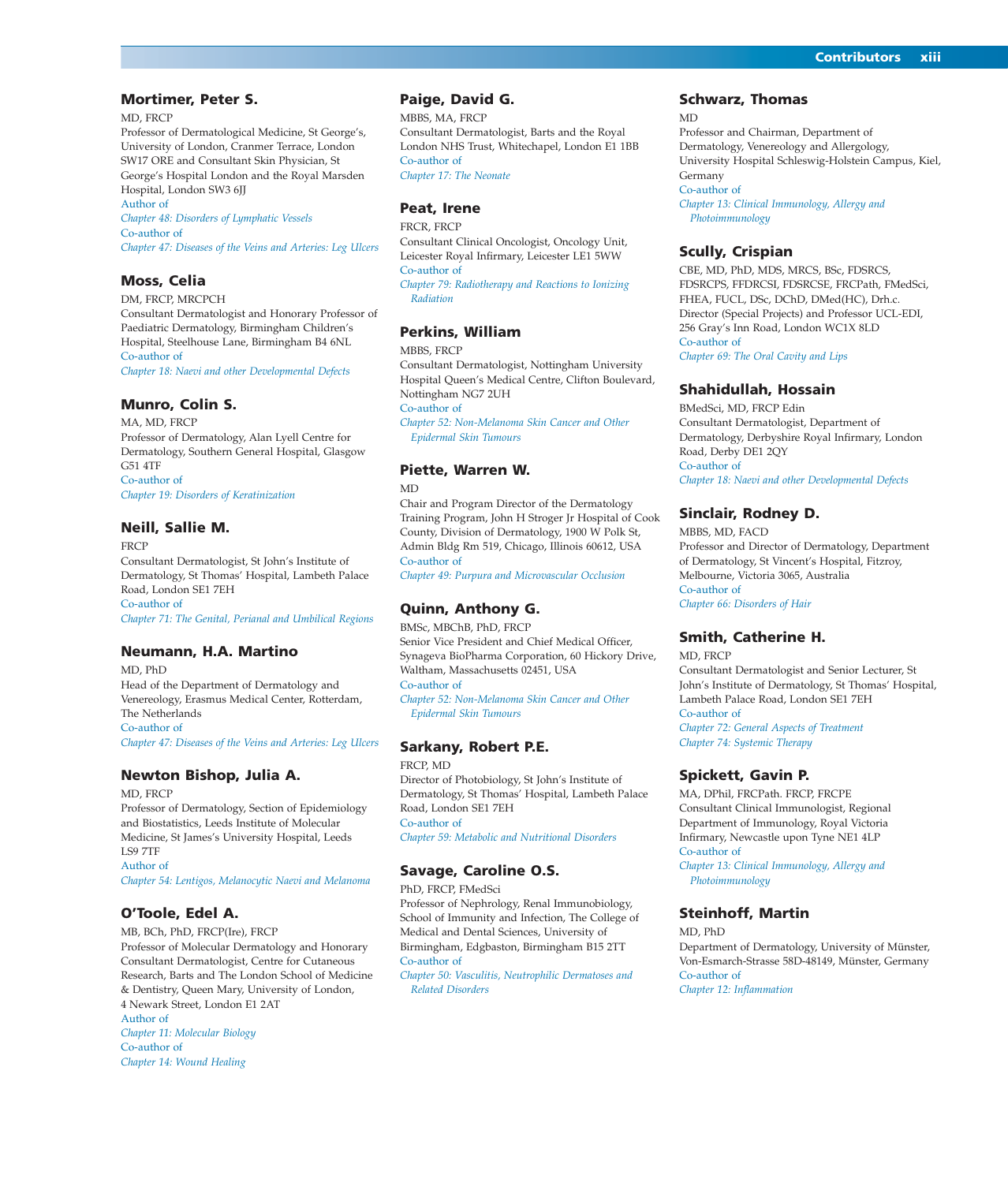#### **Sterling, Jane C.**

MB, BChir, MA, FRCP, PhD Senior Lecturer, Department of Dermatology, University of Cambridge, Addenbrooke's Hospital, Hills Road, Cambridge CB2 2QQ Author of *Chapter 33: Virus Infections*

#### **Telfer, Nicholas R.**

**FRCP** Consultant Dermatological Surgeon, Department of Dermatology, Salford Royal Hospital, Stott Lane, Salford, Lancs M6 8HD Co-author of *Chapter 77: Dermatological Surgery*

#### **Uitto, Jouni**

MD, PhD

Professor and Chair, Department of Dermatology and Cutaneous Biology, Jefferson Institute of Molecular Medicine, Thomas Jefferson University, 233 South 10th Street, Philadelphia PA19107, USA Co-author of *Chapter 3: Anatomy and Organization of Human Skin*

#### **Veale, Douglas J.**

MD, FRCFI, FRCP (Lon) Consultant Rheumatologist, Department of Rheumatology, Bone and Joint Unit, St Vincent's University Hospital, Elm Park, Dublin 4, Republic of Ireland Co-author of

*Chapter 51: The 'Connective Tissue Diseases'*

#### **Vega-López, Francisco**

MD, MSc, PhD, MFTM, RCPSG, FRCP Consultant Dermatologist, University College London Hospitals NHS Foundation Trust and Honorary Professor, London School of Hygiene and Tropical Medicine, Keppel Street, London WC1E 7HT Co-author of

*Chapter 37: Parasitic Worms and Protozoa*

# **Venning, Vanessa A.**

DM, FRCP Consultant Dermatologist, Department of Dermatology, Churchill Hospital, Old Road, Headington, Oxford OX3 7LJ Co-author of *Chapter 40: Immunobullous Diseases*

# **Weismann, Kaare**

MD, PhD Professor of Dermatology, Consultant Dermatologist, The Skin Clinic, Privatehospital Hamlet, DK-2860 Søborg, Denmark Co-author of *Chapter 59: Metabolic and Nutritional Disorders*

#### **Whittaker, Sean J.**

MD, FRCP Head of Clinical Services, St John's Institute of Dermatology, St Thomas' Hospital, Lambeth Palace Road, London SE1 7EH Author of *Chapter 57: Cutaneous Lymphomas and Lymphocytic Infi ltrates*

#### **Wilkinson, S. Mark**

MD, FRCP Department of Dermatology, Leeds General Infirmary, Great George Street, Leeds LS1 3EX Co-author of *Chapter 25: Contact Dermatitis: Irritant Chapter 26: Contact Dermatitis: Allergic*

#### **Williams, Hywel C.**

FRCP, MSc, PhD Professor of Dermato-Epidemiology, Centre of Evidence-Based Dermatology, Nottingham University Hospitals NHS Trust, Derby Road, Nottingham NG7 2UH Author of *Chapter 6: Epidemiology of Skin Disease* Co-author of *Chapter 7: Evidence-Based Dermatology*

#### **Wojnarowska, Fenella**

BM, BCh, DM(Oxon), FRCP Professor of Dermatology, Department of Dermatology, Churchill Hospital, Old Road, Headington, Oxford OX3 7LJ Co-author of *Chapter 40: Immunobullous Diseases*

#### **Yates, Victoria M.**

MBChB, FRCP

Honorary Consultant Dermatologist, The Dermatology Centre, Salford Royal NHS Foundation Trust, Greater Manchester and Department of Dermatology, Royal Bolton NHS Trust, Minerva Road, Bolton BL4 0JR Author of

*Chapter 31: Mycobacterial Infections*

#### **Young, Antony R.**

PhD

Professor of Experimental Photobiology, St John's Institute of Dermatology, Division of Genetics and Molecular Medicine, King's College School of Medicine, King's College London, Guy's Hospital, London SE1 9RT Co-author of

Chapter 29: Cutaneous Photobiology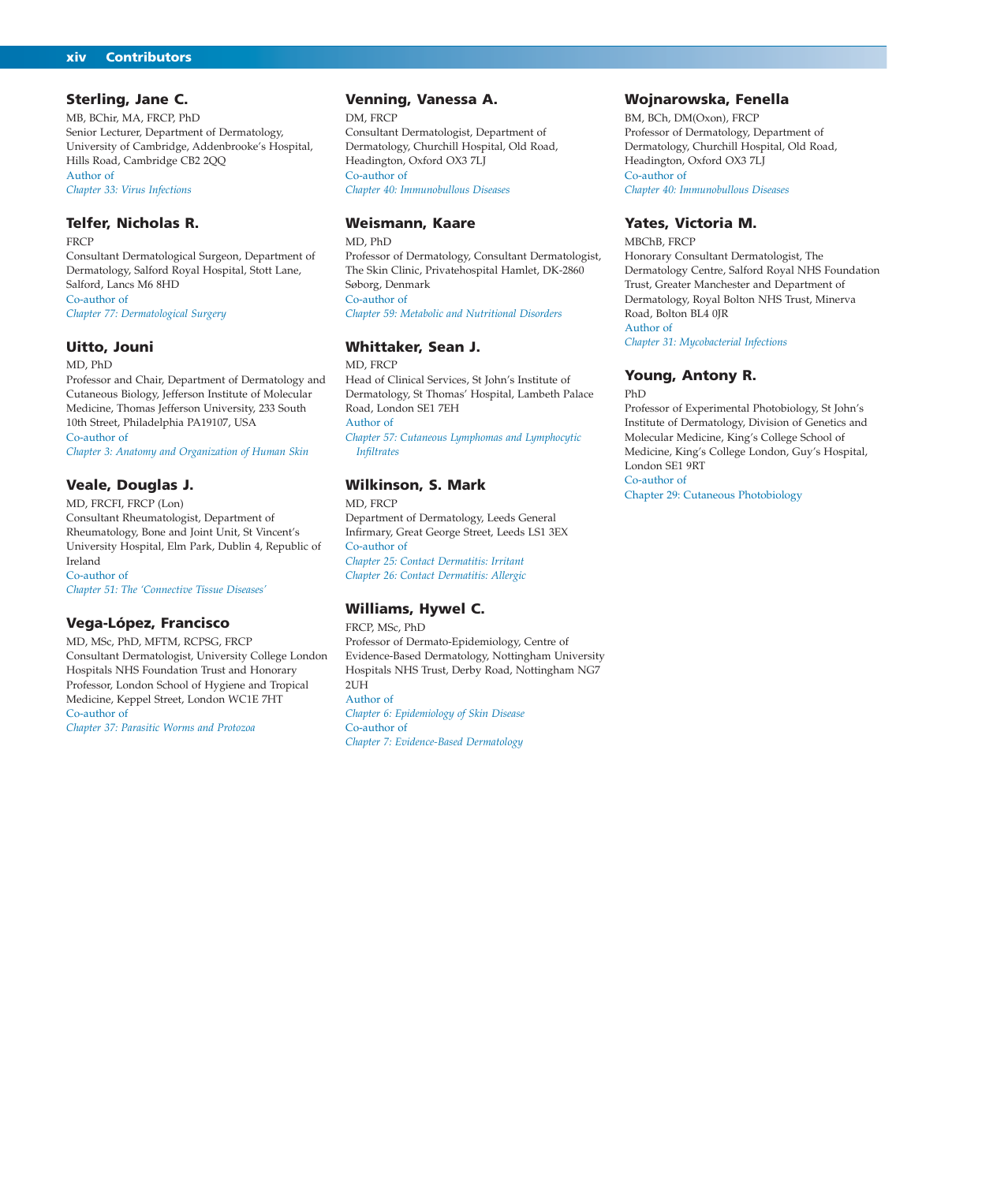# **Preface to the Eighth Edition**

Just over forty years ago, the first edition of *Textbook of Dermatology* was published under the leadership of Arthur Rook, Darrell Wilkinson and John Ebling. Now designated *Rook's Textbook of Dermatology*, but known to many dermatologists as 'The Rook book', or simply 'Rook', it is in its eighth edition.

The editorial team that supervised compilation of the seventh edition has also been involved in preparation of the current edition. As always, we would like to express our gratitude to previous editors and contributors whose efforts have provided the framework upon which this book has expanded and continued to evolve over the years. We are also indebted to contributors to earlier editions who have generously allowed some of their material to be retained for the present edition, and to those colleagues who have donated colour photographs. The origin of these is given in the legend to each figure, and where no acknowledgement is given the figures have been provided by the authors of that chapter.

Our aim is to continue to provide an updated reference guide to dermatological diseases, and to encourage understanding of scientific aspects of dermatology, although the book is not intended to provide extensive details of research in the basic sciences. Nowadays there is electronic access to vast amounts of information, but we believe that a reference textbook, which can be readily accessed in the clinic or consulting room, or perused at leisure in an armchair, continues to be a valuable resource.

For this edition, every chapter has been updated, and several have been extensively modified and expanded, including the chapters on comparative dermatology and radiotherapy and reactions to ionizing radiation. There is also a separate chapter on the sexually transmitted diseases. Changes to chapters dealing with lasers and dermatological surgery reflect developments in recent years, and a new chapter describing skin rejuvenation procedures is indicative of the interest in this aspect of dermatology.

We thank our long-suffering wives and families for their tolerance and support over many years.

We should also like to thank the production team of Wiley-Blackwell for their efforts throughout the preparation of this edition, in particular Julie Elliott, Martin Sugden, Anne Bassett, the indexer Caroline Sheard, and the copy editor and proof reader.

 D.A. Burns S.M. Breathnach N.H. Cox C.E.M. Griffiths